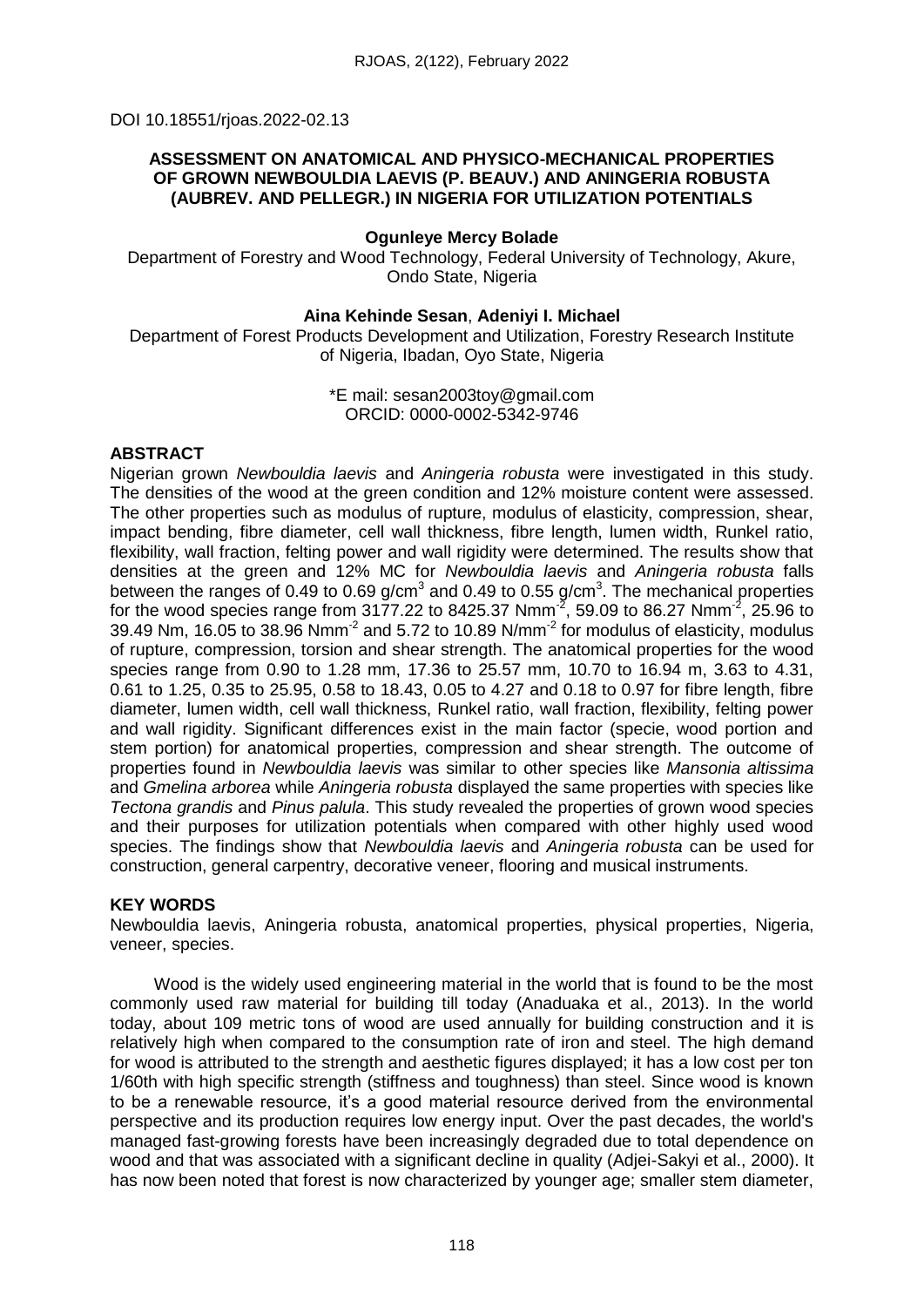larger taper, larger knots, higher juvenile wood content, and different wood characteristics (Emerhi et al., 2012). The changes noted in wood quality have triggered a chain reaction that has a profound impact on wood processing, end-product quality, and marketing (Garces Sotillos et al., 1995). An attempt to increase managed forests in Nigeria was achieved through the propagation of exotic wood species in the tropical region. Many researchers have worked on propagation and silvicultural practices of many temperate wood species while information on utilization potentials in relation to the properties is still limited. Among these wood species is *Coffea canephora*, which is popularly known as Aningeria robusta and belongs to the family of *Sapotaceae*, a hardwood. This species was first discovered in Africa, in the former Belgian Congo in the 1800s, and indigenous to Uganda. It is referred to as 'osan' in Uganda 'agengre' in Cote d'Ivoire, and 'landosan' in Nigeria (Ogunleye et al., 2017). 'mukali' in Angola, 'mukangu' in Kenya (Ajala and Ogunsanwo, 2011).'asafonia' in Ghana (Okai et al.,2003). Currently, it is grown in Central Africa with several useful characteristics such as high tolerance to leaf rust pathogen, white stem borer, and nematode invasion, and has the potential to give consistent yields. Due to these properties displayed, the cost of *Aninigeria robusta* cultivation is relatively low. On the other hand, the negative attributes of the wood species are the inability to endure long drought conditions, late cropping, late stabilization of yields, and also slightly inferior quality. This plant has many medicinal properties and is widely valued in Africa (Okai et al., 2003).

Another fast-growing evergreen shrub tree found in tropical forests is *Newbouldia laevis*. *Newbouldia laevis* (ogilisi) is a tropical plant belonging to the family of Bignoniaceae. It is among the most useful plants in Africa and grows up to 10 m in height with cauliflorous habit. It only reaches a height of 3 - 8 meters in the west, but can attain the height of 20 meters in the east, The bole can be up to 90 cm in diameter but usually less. The tree has a range of local medicinal uses which is gathered from the wild. It is often grown as a living hedge to mark boundaries, as ornamental, and also valued for its flowers (Anaduaka et al., 2014). It is an ever-greenish plant with a height of approximately 7–8 m high in West Africa and can grow up to 20 m in Nigeria. The plant has the characteristics of shiny dark green leaves with large purple flowers, different African countries have different names for *Newbouldia laevis* e.g Togo call it lifui, Ghana call it sesemasa, Hausa call it Aduruku, Igbo call it ogilisi or ògírìsì, Senegal call it gimgid, Gambia call it kallihi, Yoruba call it Akoko, Guinea call it canhom, Urhobo call it Ogiriki, Sierra Leone call it Sherbro, Mali call it kinkin, Edo state call it íkhímì, Tiv call it Kontor, while the Ibibio call it itömö. *Newbouldia laevis* is usually grown as an ornamental tree and planted by cuttings. It is a very popular plant in the African continent and is highly valuable due to its numerous immense benefits to the human race. Some parts of Nigeria commonly regard this tree as the tree of fertility or the tree of life. The wood is pale brown, durable, evenly textured, and hard and it tends to remain alive for a long time even after cutting it. This makes it viable for usage as posts, woodworks, yam stakes, house posts, firewood, and bridges. *Newbouldia laevis* has different symbols and meanings to different countries for example; some villages in Ivory Coast and Gabon plant the tree near the tombs to act as a protective talisman. The Ibibio and Efik people of Nigeria regard the tree as a symbol of their deities thus they tend to place it in sacred places. The Igbo part of Nigeria refers to the Newbouldia laevis (ogilisi) tree as a sacred tree usually planted in front of the chief's house (Ersan et al. 2008).

However, the main function of a plant as a tree is to provide mechanical support. The sizes of fibre cell walls from wood species range from thin-walled to thick-walled fibre depending on location (Garces Sotillos et al., 1995). The physical properties of plants are the quantitative characteristics of wood and their behavior to external influences other than applied forces which are highly needed for utilization (Akerele et al., 2011). Information regarding the properties of *Newbouldia laevis* and *Aningeria robusta* in relation to utilization in Nigeria is still limited. These plants are fast-growing evergreen shrub in Nigeria and it is fast becoming popular in the household for fencing. As these wood species are fast becoming popular, all their properties are yet to be known for utilization purposes.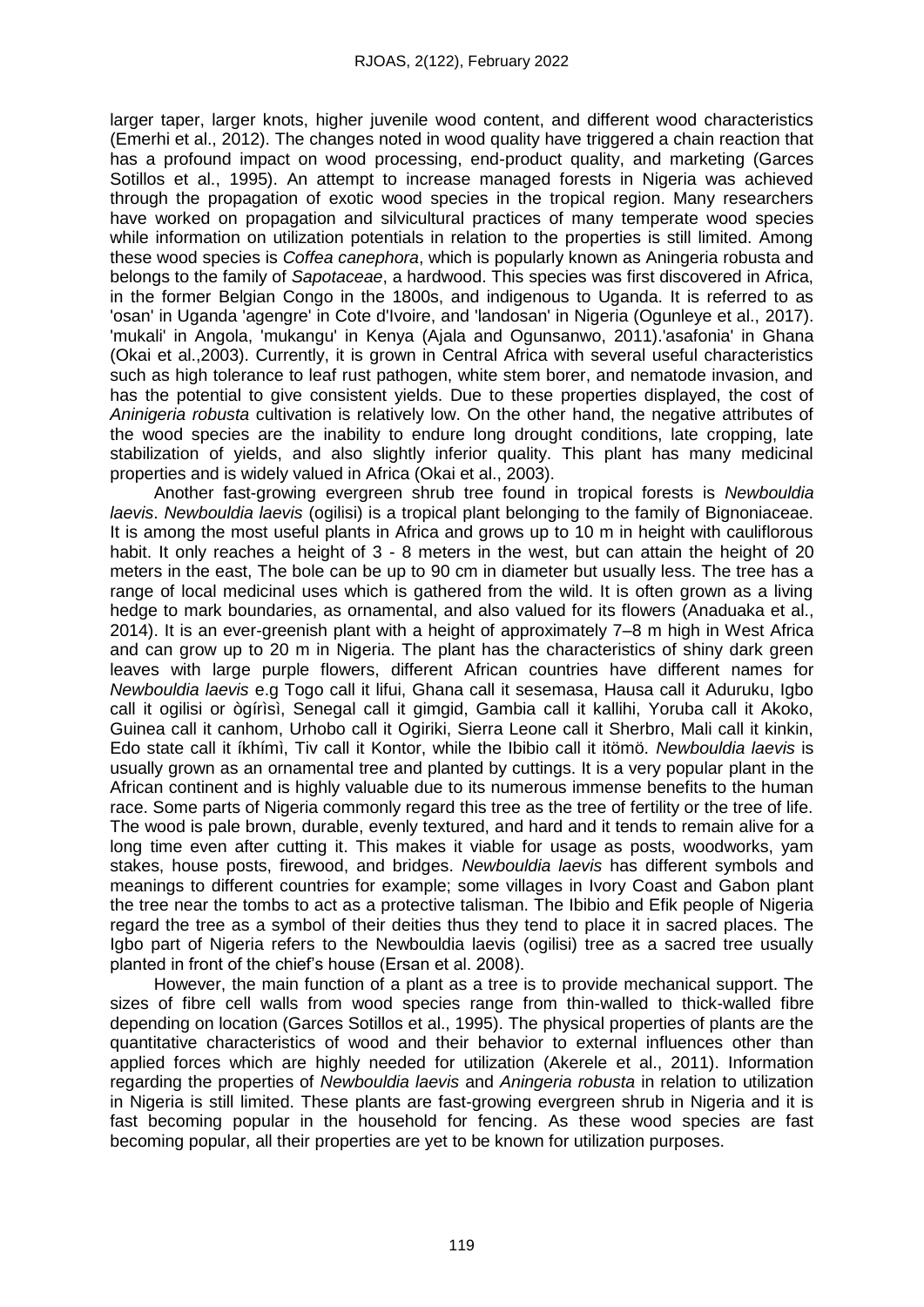#### **MATERIALS AND METHODS OF RESEARCH**

Three stands of *Newbouldia laevis* (Akoko) and *Aningeria robusta* (Ladosan) of age ranged of 20 to 22 years were felled at 1.3 m above breast height in accordance with (FPL, 2010) from Research plot at Onigambari forest reserve located on latitude  $70^{\circ}$  25' and  $70^{\circ}$ 55' N and longitude  $30^{\circ}$  53' and  $30^{\circ}$ 9<sup>'</sup>E within the low land semi-deciduous forest belt of Nigeria and covers a total land area of 17,984 ha. The felled stumps were transported to Wood Workshop Laboratory for conversion at the Department of Forest Products Development and Utilization, Forestry Research Institute of Nigeria, Ibadan, and Oyo State. The trees stem was converted into three sections namely base, middle and top portion respectively (Figure 1). Experimental samples were derived from the wood at a distance of 0.3 m to 2 m from the bark of the wood to the pith of the wood in each stem portion as illustrated in Figure 1. An experimental specimen for each test was cut into specific dimensions in accordance with (FPL, 2010). After dimensioning into specific sizes, the specimens were oven-dried at  $65±5^{\circ}$ C to attain 12% moisture content. Prior to testing, all specimens were preserved in desiccators to prevent gain or loss in moisture.



Figure 1 – Schematic diagram showing specimen extraction

Density is the mass per unit volume; it is a good indicator concerning the resistance of wood and the amount of cell wall substance. The value of density depends on many endogenous and exogenous factors such as the rate of growth as well as cellulose and lignin content. There is thus a strong correlation between density, specific gravity, and mechanical properties (FPL, 2010). In this study, density was determined under two factors: density at green and density at oven-dried conditions at a temperature of  $20 \pm 1^{\circ}$ C and relative humidity of  $65 \pm 3\%$  to calculate the density at both factors, the equation is below was used:

$$
\rho N = mN \frac{mN}{vN} \tag{1}
$$

Where:  $\rho N$  = density in g/cm $^3$  ;  $m$ N= mass in g and *vN* = volume in cm $^3$ .

The mechanical properties are used to describe the wood strength and the ability of the wood to resist applied or external forces (Record, 2004). The final use of the wood is dependent on these properties. The specimens derived from each wood species that is free of defects under controlled conditions of (65  $\pm$  3% RH and 20  $\pm$  1°C) were subjected to these tests; modulus of elasticity, modulus of rupture, compression strength, and impact bending strength at 12% moisture content. The strength, modulus resistance, shear, and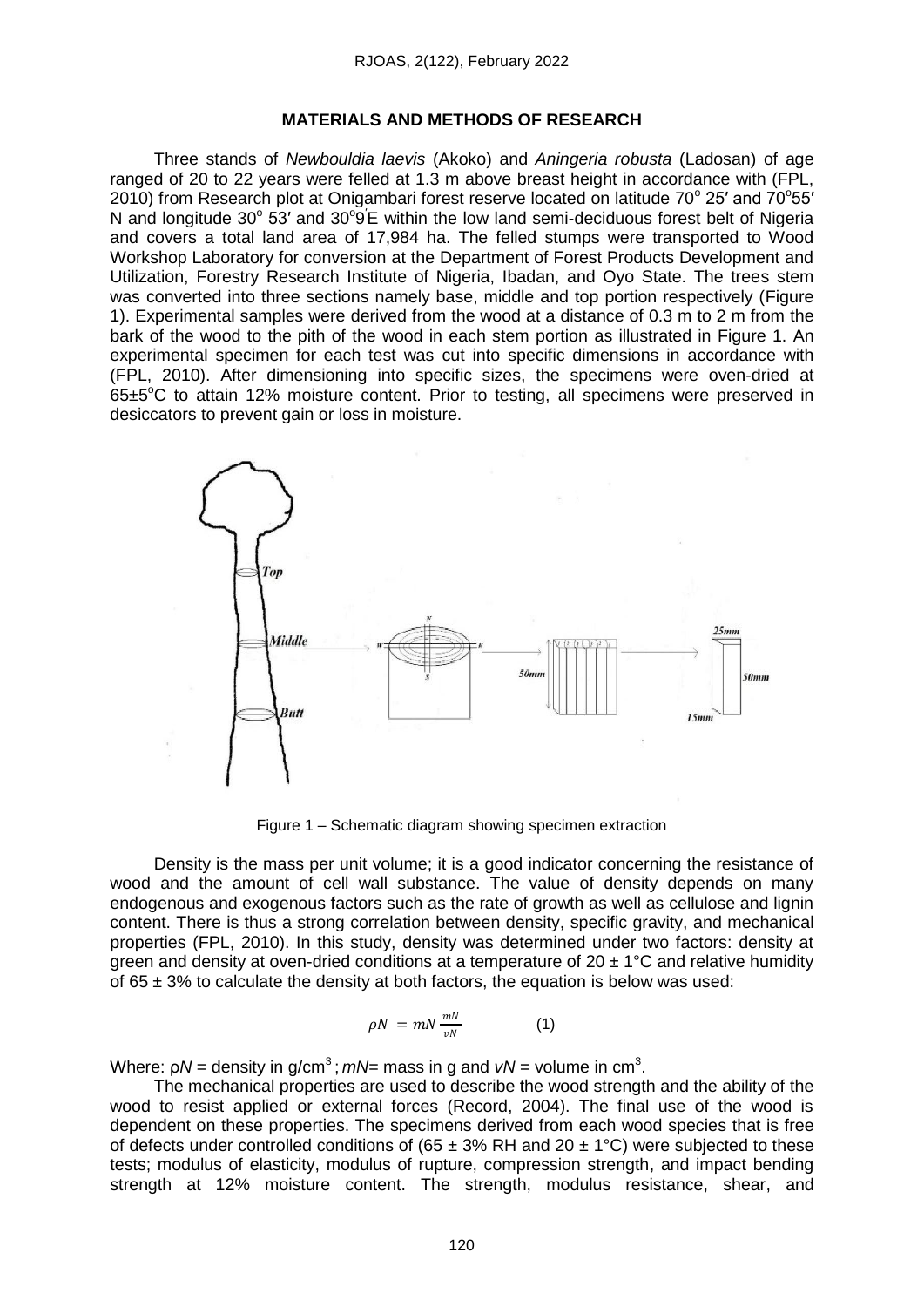compressibility of the wood species were derived using a standard Universal Testing Machine of model WDW-50 (Jinan Hensgrand Instrument Co., Ltd, Jinan, China) of 50 kN load cell at a crosshead speed of 2.8 mm/min in accordance with ASTM D 790. The ability of the wood species to resist shock (Torsion) was determined through the use of the Hatt-Turner Impact testing machine. The test specimen was supported over a span of 240 mm on a supporting radius of 15 mm, spring restricted yokes were filled to arrest rebounded. This was then subjected to a repeated blow from a weight of 1.5 kg at increasing height was recorded in meters as the height of maximum hammer drops. The specimens were placed in such a way that rings are parallel to the direction of the hammer drops. Impact bending test was calculated using the equation:

$$
a = W/A \tag{2}
$$

Where:  $a =$  Impact bending strength (J/mm),  $W =$  work done by the load (J),  $A =$  Area of the samples (mm<sup>2</sup>).

A non-destructive method of wood sampling extraction using an increment borer was adopted for fibre characteristics (von Arx, *et al.,* 2016). 6 wood samples were derived from each species for laboratory investigations. Samples of 1cm x 1cm x 1cm were sectioned into 20 µm thin using sliding microtome, stained in Safranin and dehydrated in different concentrations of ethanol. The clearing was done using vegetable oil (Adeniyi *et al*., 2014) while sections were mounted on slides and covered with a coverslip. The maceration of slivers of 1cm x 2 mm x 2 mm was done at ratio 1:1 of ethanoic acid and hydrogen peroxide in accordance with (Oluwadare and Ashimiyu, 2007). 20 macerated fibers were randomly selected and measured using stage micrometer under Zeiss light microscope at 80x in accordance with ASTM D 1030-95 (2007) and ASTM D 1413-61 (2007). The micrographs of each wood section were obtained while nomenclature and cell sizes were determined following microscopic terminology for hardwood identification (IAWA Committee 1989).

The methods adopted for analysis and presentation of data in this study include descriptive analysis, analysis of variance and microscopic features. The statistical analysis was based on 2 by 2 by 3 factorial experiments in a completely randomized design which wood specie, wood portion, and stem portion are the main factors. The separations of means were done using Duncan's Multiple Range Test [DMRT] at a 5% level of probability. These were done to know the differences between the means and to choose the best variables combination. SPSS (Statistical Package for the Social Sciences) version 20.0 package was employed for the analysis.

#### **RESULTS AND DISCUSSION**

The physical, mechanical and anatomical properties investigated in this study for *Newbouldia laevis* and *Aninigeria robusta* are presented in Tables 1-2 and Figures 2-3.

The mean values obtained for densities are presented in Table 1. The densities at green condition, after oven-dried, and after water immersion test at 24 hours were presented in Table 1. As presented in Table 1, the values obtained varies for *Aninigeria robusta* and *Newbouldia laevis*, the values range from 0.61 to 0.80 g/cm3 and 0.49 to 0.69 g/cm3 at green; and 0.57 to 0.69 g/cm3 and 0.49 to 0.55 g/cm3 at 12% moisture content. The density of *Aninigeria robusta* decreased by 16% while that of *Newbouldia laevis* decreased by 26% after drying. It shows that moisture extraction in the cell wall through the lumen is faster in *Newbouldia laevis* than in *Aninigeria robusta*. This reaction can be attributed to the nature of the cell wall and lumen diameter found in wood species. Swelling and shrinkage of wood mostly occur within the thickness of the cell wall which resulted in changes of cell diameter (Okai 2003). The cell of *Aninigeria robusta* was found to be medium walled and falls within the cell wall thickness of 3.33 mm to 4.02 mm while *Newbouldia laevis* was found to be thin to medium walled cells with a cell wall thickness of 3.63 mm to 4.21 mm (Table 1, Plates 1 and 2). It has also been found that cell lumen plays a very important role in the movement of moisture along and across the stem portion of wood (Adeniyi et al., 2014). The lumen found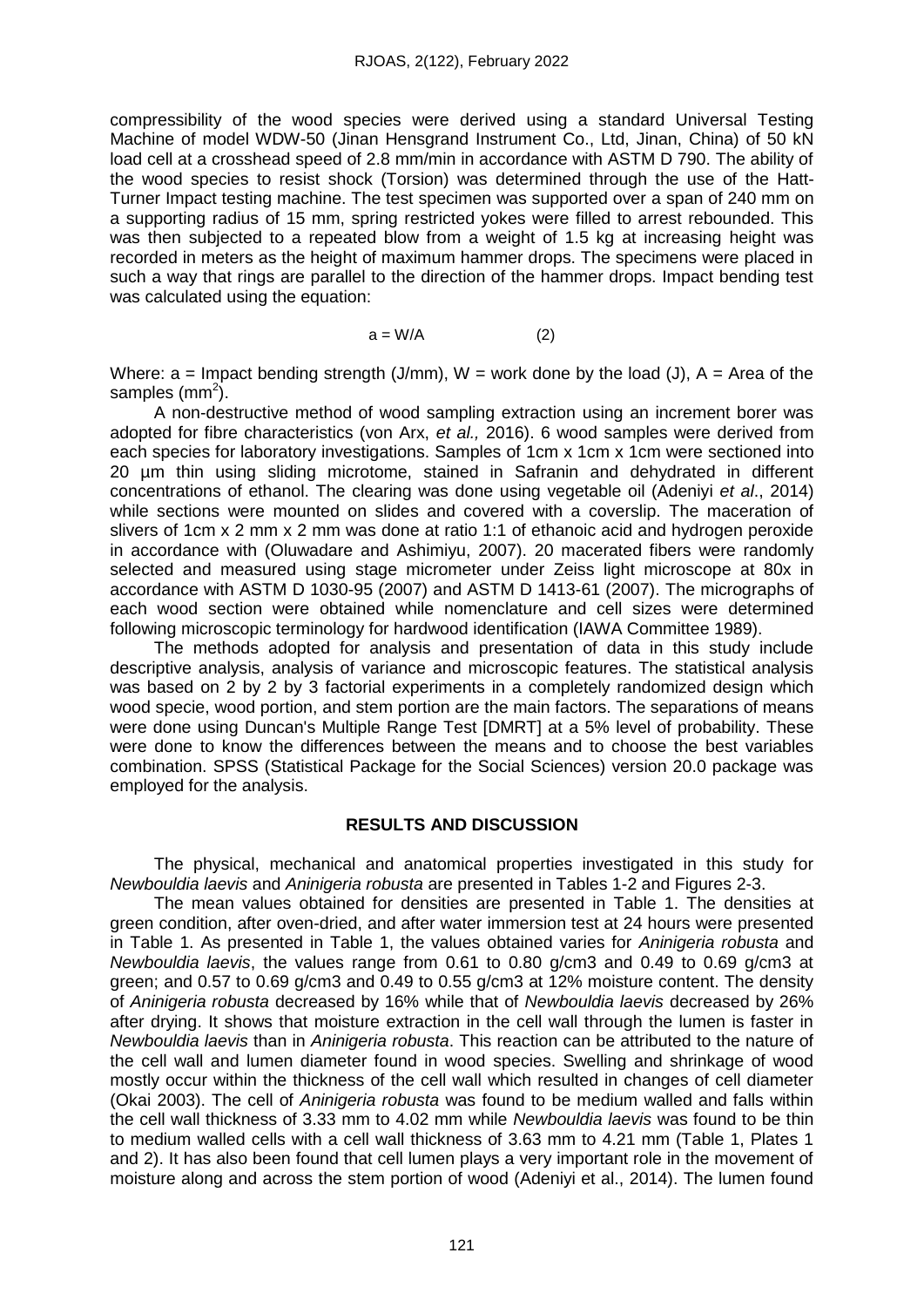in wood species imparts void space in the bulk volume of wood which determines the density of particular species (Emerhi 2012). The void space found in wood varies from species to species. Previous studies reported that If not for lumen found in wood, all woods would have gotten a density of about 1.5 x density of water (FPL 2010). As illustrated in Figures 3 and 4, the micrographs show that lumen diameters found in *Aningeria robusta* were thinner and lesser while the lumen found in *Newbouldia laevis* were wider and numerous. This implies that the movement of water through the lumen of *Newbouldia laevis* would be faster than the *Aningeria robusta* which has a thinner lumen diameter. The movement of water in wood species affects the service life of wood products, from cell to cell and through the pit to pit (FPL 2010). Previous studies show that conduction in wood occurs through the pits and also allows water to propagate for centimeters into the wood board end, thus greatly increasing the amount of water taken up by the wood board (Emerhi 2012).

| Properties                       | Factors | Newbouldia laevis |                  | Aninigeria robusta |                  |  |  |
|----------------------------------|---------|-------------------|------------------|--------------------|------------------|--|--|
|                                  |         | Sapwood           | Heartwood        | Sapwood            | Heartwood        |  |  |
| Green density                    | Top     | $0.63 \pm 0.03$   | $0.61 \pm 0.01$  | $0.57 \pm 0.02$    | $0.63 \pm 0.02$  |  |  |
|                                  | Middle  | $0.69 \pm 0.01$   | $0.69 \pm 0.00$  | $0.64 \pm 0.01$    | $0.63 \pm 0.02$  |  |  |
|                                  | Base    | $0.80 \pm 0.04$   | $0.77 \pm 0.10$  | $0.69 \pm 0.01$    | $0.66 \pm 0.01$  |  |  |
| Density @ 12% MC                 | Top     | $0.53 + 0.01$     | $0.49 \pm 0.01$  | $0.49 \pm 0.01$    | $0.52 \pm 0.02$  |  |  |
|                                  | Middle  | $0.55 \pm 0.03$   | $0.55 \pm 0.01$  | $0.53 \pm 0.01$    | $0.54 \pm 0.01$  |  |  |
|                                  | Base    | $0.69 + 0.06$     | $0.65 \pm 0.08$  | $0.54 \pm 0.00$    | $0.55 \pm 0.01$  |  |  |
| Rupture (MOE)                    | Top     | 7447.74 ± 948.57  | 6956.08±2567.71  | 4652.91± 1623.10   | 5628.48±446.12   |  |  |
| $Nmm^{-2}$                       | Middle  | 3177.22±645.84    | 5898.86±68.96    | 5045.73±5933.46    | 6305.49±5436.85  |  |  |
|                                  | Base    | 8425.37 ± 470.93  | 4068.96±1623.10  | 5933.46±741.77     | 5436.85±336.90   |  |  |
| Strength (MOR)                   | Top     | 84.80±3.,71       | 86.62±10.97      | 73.75±3.71         | 69.07±0.19       |  |  |
| Nmm <sup>-</sup>                 | Middle  | 87.26±12.37       | 81.75±9.90       | 87.29±12.37        | 78.03±0.13       |  |  |
|                                  | Base    | 64.56±1.08        | 79.89±6.33       | 59.09±2.20         | 70.05±6.36       |  |  |
| Compression (Nmm <sup>-2</sup> ) | Top     | $37.23 \pm 0.03$  | 39.49±0.91       | 31.63±0.05         | 31.25±0.06       |  |  |
|                                  | Middle  | 32.67±0.03        | $38.78 \pm 0.93$ | 34.66±0.87         | 33.86±1.00       |  |  |
|                                  | Base    | 25.96±0.06        | 29.53±0.57       | 27.97±0.26         | 32.31±0.36       |  |  |
| Torsion (Nm)                     | Top     | $16.74 \pm 2.382$ | 24.31±4.29       | 30.47±0.95         | 18.53±2.38       |  |  |
|                                  | Middle  | $36.42 \pm 9.79$  | 26.63±1.90       | 22.39±0.91         | 22.39±0.81       |  |  |
|                                  | Base    | 38.96±6.66        | 34.54±13.02      | 17.37±3.36         | 16.06±4.32       |  |  |
| Shear                            | Top     | 10.48±0.25        | $6.70 \pm 0.05$  | $9.50 \pm 0.02$    | $7.45 \pm 0.05$  |  |  |
| $(Nmm^{-2})$                     | Middle  | $6.21 \pm 0.03$   | 10.70±0.05       | $5.72 \pm 0.02$    | $6.21 \pm 0.03$  |  |  |
|                                  | Base    | $8.22 \pm 0.30$   | 10.89±0.11       | $8.22 \pm 0.02$    | $6.21 \pm 0.03$  |  |  |
| Fibre length                     | Top     | $1.12 \pm 0.00$   | $1.17 \pm 0.04$  | $0.90 \pm 0.04$    | $1.11 \pm 00$    |  |  |
|                                  | Middle  | $1.11 \pm 0.00$   | $1.12 \pm 0.00$  | $1.14 \pm 0.02$    | $1.10 + .01$     |  |  |
|                                  | Base    | $1.28 + 0.03$     | $1.04 \pm 0.01$  | $1.05 \pm 0.03$    | $1.05 + .03$     |  |  |
| Fibre diameter                   | Top     | 21.54±0.02        | 25.57±2.94       | 17.36±0.43         | 22.81±0.04       |  |  |
|                                  | Middle  | 21.40±0.18        | 23.07±0.24       | 22.03±0.16         | 21.85±0.65       |  |  |
|                                  | Base    | 19.29±1.63        | $21.50+0.11$     | 20.19±0.38         | 19.13±1.85       |  |  |
| Lumen width                      | Top     | 13.74±0.02        | 16.94±2.29       | 10.70±0.90         | 14.76±0.03       |  |  |
|                                  | Middle  | 13.63±0.15        | 14.97±0.19       | $14.12 \pm 0.14$   | 14.02±0.50       |  |  |
|                                  | Base    | 12.02±0.10        | 13.67±0.10       | 12.70±0.21         | 11.62±1.64       |  |  |
| Cell wall thickness              | Top     | $3.90 + 0.00$     | $4.31 \pm 0.32$  | $3.33 \pm 0.23$    | $4.02 \pm 0.00$  |  |  |
|                                  | Middle  | $3.88 + 0.01$     | $4.05 \pm 0.02$  | $3.95 \pm 0.01$    | $3.91 \pm 0.07$  |  |  |
|                                  | Base    | $3.63 \pm 0.51$   | $3.92 \pm 0.01$  | $3.75 \pm 0.08$    | $3.75 \pm 0.25$  |  |  |
| Runkel ratio                     | Top     | $1.25 \pm 0.05$   | $0.69 \pm 0.12$  | $0.61 \pm 0.13$    | $0.94 \pm 0.05$  |  |  |
|                                  | Middle  | $1.00 \pm 0.16$   | $0.94 \pm 0.06$  | $1.22 \pm 0.09$    | $0.92 \pm 0.06$  |  |  |
|                                  | Base    | $1.01 \pm 0.51$   | $0.73 \pm 0.07$  | $1.13 \pm 0.07$    | $0.83 \pm 0.07$  |  |  |
| Wall fraction                    | Top     | $25.95 \pm 2.21$  | $0.39 \pm 0.04$  | $0.35 \pm 0.03$    | $18.10 \pm 2.06$ |  |  |
|                                  | Middle  | $16.15 \pm 13.66$ | $17.14 \pm 2.37$ | $23.66 \pm 1.41$   | $16.50 \pm 0.44$ |  |  |
|                                  | Base    | $0.42 \pm 0.03$   | $6.68 \pm 10.88$ | $21.76 \pm 0.90$   | $0.42\pm0.02$    |  |  |
| Flexibility                      | Top     | $18.43 \pm 1.63$  | $0.62 \pm 0.04$  | $0.65 \pm 0.03$    | $10.17 \pm 2.14$ |  |  |
|                                  | Middle  | $10.58 \pm 8.71$  | $10.84 \pm 2.22$ | $15.41 \pm 0.93$   | $9.95 \pm 0.35$  |  |  |
|                                  | Base    | $0.59 \pm 0.03$   | $4.28 \pm 6.36$  | $13.22 \pm 0.62$   | $0.58 \pm 0.02$  |  |  |
| Felting power                    | Top     | $3.76 \pm 0.36$   | $0.06 \pm 0.00$  | $0.05 \pm 0.01$    | $3.96 \pm 0.10$  |  |  |
|                                  | Middle  | $2.82 \pm 2.42$   | $3.15 \pm 0.34$  | $4.13 \pm 0.26$    | $3.28 \pm 0.39$  |  |  |
|                                  | Base    | $0.07 \pm 0.01$   | $1.31 \pm 2.17$  | $4.27 \pm 0.14$    | $0.05 \pm 0.00$  |  |  |
| Wall rigidity                    | Top     | $0.47 \pm 0.06$   | $0.20 \pm 0.02$  | $0.18 \pm 0.02$    | $0.97 \pm 0.18$  |  |  |
|                                  | Middle  | $0.49 \pm 0.24$   | $0.66 \pm 0.10$  | $0.61 \pm 0.02$    | $0.73 \pm 0.12$  |  |  |
|                                  | Base    | $0.21 \pm 0.02$   | $0.37 \pm 0.29$  | $0.73 \pm 0.01$    | $0.21 \pm 0.01$  |  |  |

| Table 1 – Mean values for the properties |  |
|------------------------------------------|--|
|------------------------------------------|--|

This reaction explains the movement of water across the stem portion of the wood. Meanwhile, for service application of wood at 12% moisture content found that densities values obtained for sapwood and heartwood of *Newbouldia laevis* ranged from 0.53 to 0.69 g/cm3 and 0.49 to 0.65 g/cm3 while that of Aninigeria robusta ranged from 0.49 to 0.54 g/cm3 and 0.52 to 0.55 g/cm3 (Table 1). This study revealed that densities of *Newbouldia laevis* decrease by 20% while that of *Aninigeria robusta* decrease by 16% across the stem portion from sapwood to heartwood. The percentage values imply that densities of wood species vary across the stem portion of the wood. As presented in Table 2, only wood portion and species were significant differences at 5% level of probability for densities at the green and 12% moisture content.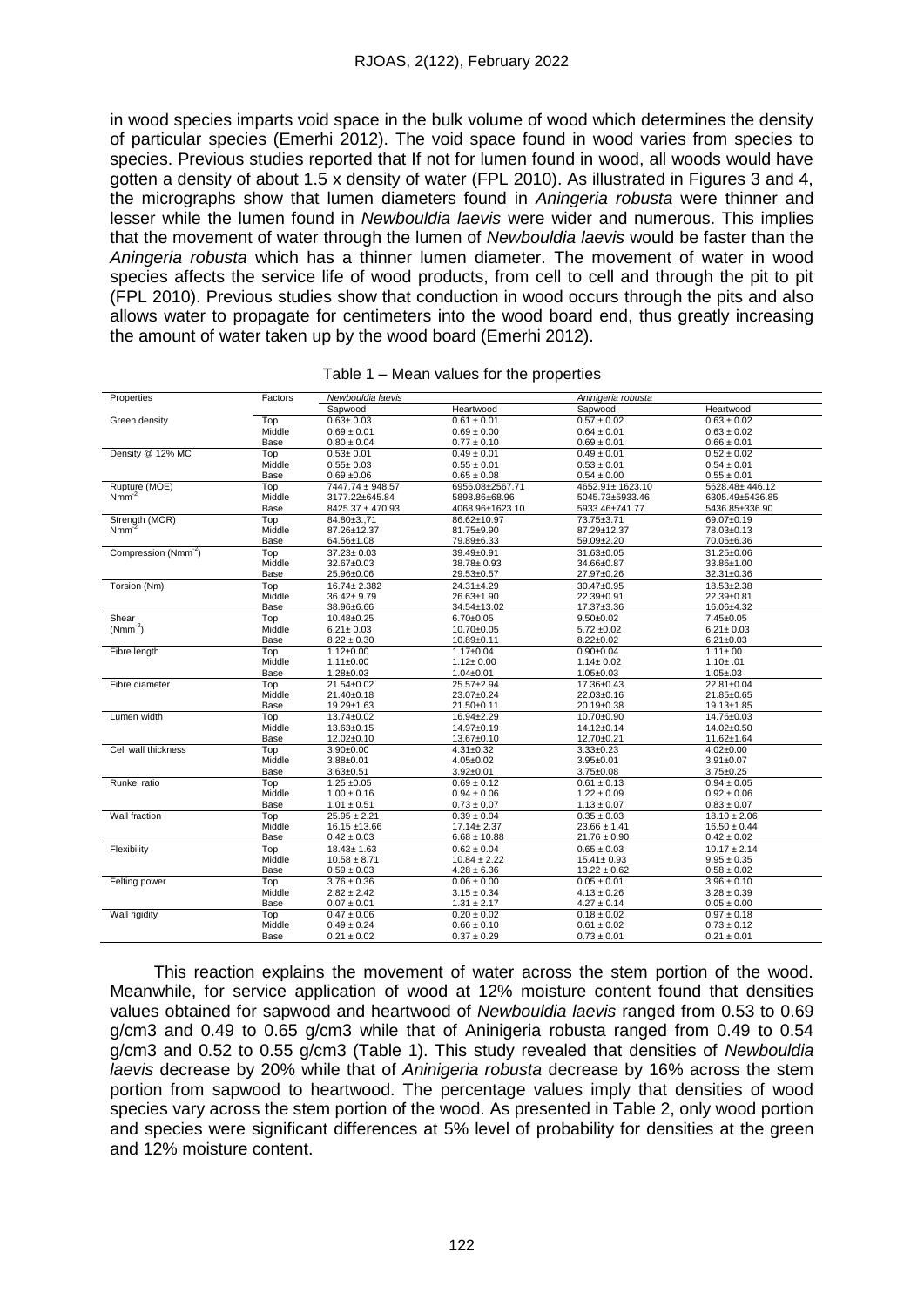The results of mechanical properties are presented in Table 1. The mechanical properties values obtained in this study for the selected wood species ranged from 3177.22 to 8425.37 Nmm<sup>-2</sup>, 59.09 to 86.27 Nmm<sup>-2</sup>, 25.96 to 39.49 Nm, 16.05 to 38.96 Nmm<sup>-2</sup>, 5.72 to 10.89 N/mm<sup>-2</sup> for rupture, strength, compression, torsion, and shear strength respectively. The values obtained in this study agree with the previous study of (Arowosoge et al., 2011). Meanwhile, the mechanical values obtained for *Newbouldia laevis* along and across the stem portions of the wood ranged from 3177.22 to 8425.37 Nmm<sup>-2</sup>, 64.56 to 87.26 Nmm<sup>-2</sup>, 25.96 to 39.49 Nmm<sup>-2</sup>, 16.73 to 38.96 Nmm<sup>-2</sup>, and 6.21 to 10.89 Nm for rupture, strength, compression, torsion, and shear respectively. While the values obtained for *Aninigeria robusta* along and across the stem portions of the wood ranged from 4652.91 to 6305.48 Nmm<sup>-2</sup>, 59.09 to 87.29 Nmm<sup>-2</sup>, 27.97 to 34.66 Nm, 16.05 to 30.47 Nm, and 5.72 to 9.50 Nmm<sup>-2</sup> for rupture, strength, compression, torsion, and shear respectively. As presented in Table 1, the mechanical properties values obtained at the heartwood portion of the wood species were higher than the values obtained at the sapwood portion of the wood for MOE (modulus), MOR (strength), and compression. Also presented in Table 1, the values obtained at the base portion of the wood were found to be higher than the values obtained for other portions of the wood in modulus but had lower values in strength and compression. The trend observed for some mechanical properties in wood species was different for torsion; it appears that each wood species follows a different direction for torsion. The torsion values obtained for *Newbouldia laevis* increase from the top portion of the wood to the base portion of the wood while that of *Aninigeria robusta* was reversed. The results of the analysis of variance for mechanical properties are presented in Table 2, in each of the main factors assessed in this study; all mechanical properties except torsion were significant at a 5% level of probability for wood portion and all mechanical properties except rupture was significant for wood species. Both compression and shear strength were significant at a 5% level of probability for the stem portion of the wood.

| Properties          | <b>ANOVA</b> | Main factors       |                     |                     | 2 factors interaction |                    |                     | 3 factors interaction |
|---------------------|--------------|--------------------|---------------------|---------------------|-----------------------|--------------------|---------------------|-----------------------|
|                     |              | <b>WP</b>          | S                   | <b>SP</b>           | WPXS                  | WP x SP            | $S \times SP$       | WPxSXSP               |
| Green density       | F-cal        | 16.998             | 30.116              | 0.191               | 18.356                | 1.058              | 1.719               | 8.427                 |
|                     | Sig.         | $0.00*$            | $0.00*$             | 0.66 <sup>ns</sup>  | $0.00*$               | 0.35 <sup>ns</sup> | 0.20 <sup>ns</sup>  | $0.00*$               |
| Density @ 12% MC    | $F$ -cal     | 22.568             | 23.506              | 0.525               | 25.239                | 1.736              | 5.220               | 2.742                 |
|                     | Sig.         | $0.00*$            | $0.00*$             | 0.47 <sup>ns</sup>  | $0.00*$               | 0.19 <sup>ns</sup> | $0.03*$             | 0.08 <sup>ns</sup>    |
| Rupture             | F-cal        | 3.482              | 2.008               | 0.034               | 6.990                 | 13.505             | 3.398               | 4.847                 |
|                     | Sig.         | $0.047*$           | 0.169 <sup>ns</sup> | 0.855 <sup>ns</sup> | $0.004*$              | $0.000*$           | 0.08 <sup>ns</sup>  | $0.017*$              |
|                     | F-cal        | 4.552              | 15.300              | 2.411               | 1.692                 | 9.507              | 2.076               | 1.338                 |
| Strength            | Sig.         | $0.02*$            | $0.00*$             | $0.13^{ns}$         | 0.20 <sup>ns</sup>    | $0.01*$            | 0.16 <sup>ns</sup>  | 0.28 <sup>ns</sup>    |
|                     | F-cal        | 429.538            | 105.769             | 168.307             | 193.956               | 20.667             | 57.867              | 32.815                |
| Compression         | Sig.         | $0.00*$            | $0.00*$             | $0.00*$             | $0.00*$               | $0.00*$            | $0.00*$             | $0.00*$               |
| Torsion             | F-cal        | 2.480              | 19.874              | 3.316               | 13.841                | 0.229              | 0.404               | 5.504                 |
|                     | Sig.         | 0.10 <sup>ns</sup> | $0.00*$             | 0.08 <sup>ns</sup>  | $0.00*$               | 0.79 <sup>ns</sup> | 0.53 <sup>ns</sup>  | $0.01*$               |
|                     | F-cal        | 1154.611           | 8260.321            | 260.801             | 2014.189              | 5478.008           | 1156.346            | 1427.472              |
| Shear               | Sig.         | $0.00*$            | $0.00*$             | $0.00*$             | $0.00*$               | $0.00*$            | $0.00*$             | $0.00*$               |
|                     | $F$ -cal     | 20.351             | 210.254             | 19.691              | 58.978                | 166.599            | 14.199              | 15.114                |
| Fibre length        | Sig.         | $0.000*$           | $0.000*$            | $0.000*$            | $0.000*$              | $0.000*$           | $0.001*$            | $0.000*$              |
| Fibre diameter      | $F$ -cal     | 11.507             | 15.526              | 28.141              | 6.791                 | 12.782             | 2.632               | 3.324                 |
|                     | Sig.         | $0.000*$           | $0.001*$            | $0.000*$            | $0.005*$              | $0.000*$           | 0.118 <sup>ns</sup> | $0.05*$               |
|                     | F-cal        | 12.205             | 14.619              | 24.262              | 5.654                 | 11.974             | 3.213               | 2.889                 |
| Lumen width         | Sig.         | $0.00*$            | $0.00*$             | $0.00*$             | $0.01*$               | $0.00*$            | 0.08 <sup>ns</sup>  | 0.07 <sup>ns</sup>    |
| Cell wall thickness | $F$ -cal     | 2.622              | 5.569               | 13.736              | 3.837                 | 4.905              | 0.295               | 1.637                 |
|                     | Sig.         | 0.09 <sup>ns</sup> | $0.02*$             | $0.00*$             | $0.03*$               | $0.01*$            | 0.59 <sup>ns</sup>  | 0.21 <sup>ns</sup>    |
| Runkel ratio        | F-cal        | 2.326              | 0.007               | 11.713              | 3.034                 | .770               | 3.472               | 9.300                 |
|                     | Sig.         | $0.11^{ns}$        | 0.93 <sup>ns</sup>  | $0.00*$             | 0.06 <sup>ns</sup>    | 0.47 <sup>ns</sup> | 0.07 <sup>ns</sup>  | $0.00*$               |
| Wall fraction       | F-cal        | 14.009             | 1.842               | 7.861               | 3.779                 | 0.625              | 0.532               | 37.438                |
|                     | Sig.         | $0.00*$            | 0.18 <sup>ns</sup>  | $0.01*$             | $0.03*$               | 0.54 <sup>ns</sup> | 0.47 <sup>ns</sup>  | $0.00*$               |
| Flexibility         | F-cal        | 13.889             | 0.499               | 11.629              | 5.393                 | 0.274              | 0.648               | 35.926                |
|                     | Sig.         | $0.00*$            | 0.48 <sup>ns</sup>  | $0.00*$             | $0.01*$               | 0.76 <sup>ns</sup> | 0.42 <sup>ns</sup>  | $0.00*$               |
| Felting power       | F-cal        | 12.764             | 5.675               | 2.949               | 1.548                 | 2.283              | 0.260               | 36.247                |
|                     | Sig.         | $0.00*$            | $0.02*$             | 0.09 <sup>ns</sup>  | 0.23 <sup>ns</sup>    | 0.12 <sup>ns</sup> | 0.61 <sup>ns</sup>  | $0.00*$               |
|                     | F-cal        | 11.132             | 15.429              | 2.921               | 0.920                 | 8.940              | 1.666               | 34.241                |
| Wall rigidity       | Sig.         | $0.00*$            | $0.00*$             | $0.10^{ns}$         | 0.41 <sup>ns</sup>    | $0.00*$            | 0.20 <sup>ns</sup>  | $0.00*$               |

Table 2 – Results of analysis of variance for properties

*Note: NS represent not significant, \* represents significant, WP represents Wood portion, S represents specie and SP represents stem portion.*

The anatomical properties values obtained in this study are presented in Table 1. The mean values ranged from 0.90 to 1.28 mm, 17.36 to 25.57 mm, 10.70 to 16.94 m and 3.63 to 4.31 for fibre length, fibre diameter, lumen width and cell wall thickness (Table 1). The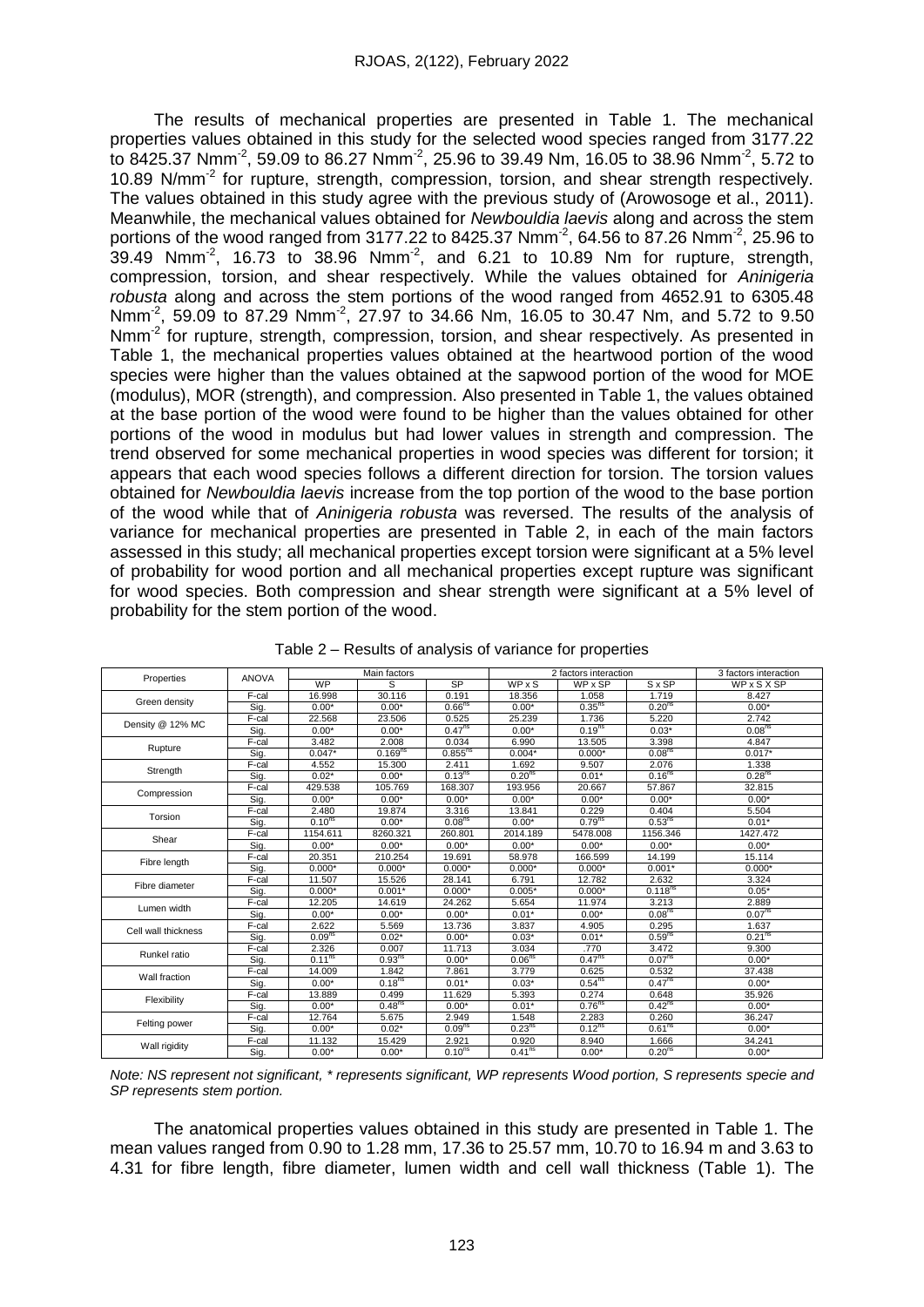anatomical properties values obtained for *Newbouldia laevis* ranged from 1.04 to 1.28 mm, 19.29 to 25.57 mm, 12.02 to 16.94 m and 3.63 to 4.31 m for fibre length, fibre diameter, lumen width and cell wall thickness, while the anatomical properties values for *Aninigeria robusta*, the values ranged from 0.90 to 1.14 mm, 17.36 to 22.81 mm, 10.70 to 14.76 m and 3.33 to 4.02 m for fibre length, fibre diameter, lumen width and cell wall thickness (Table 1). The fibre cell wall in the heartwood of *Newbouldia laevis* is higher than *Aninigeria robusta* while the fibre lengths are of the same dimension. As presented in Table 2, all factors assessed for anatomical properties were significant at a 5% level of probability.

| Name of Species   | Sheath cells | Multiseriate | Canals       | Axial parenchyma | <b>Storied Ravs</b> |
|-------------------|--------------|--------------|--------------|------------------|---------------------|
| Newbouldia laevis |              |              | +. traumatic | Paratracheal     |                     |
| Anigeria robusta  |              |              | -            | Apotracheal      |                     |

Table 3 – Features present in wood species



Plate 1 – Microscopic measures of *Newbouldia laevis*



Plate 2 – Microscopic measures of *Aninigeria robusta*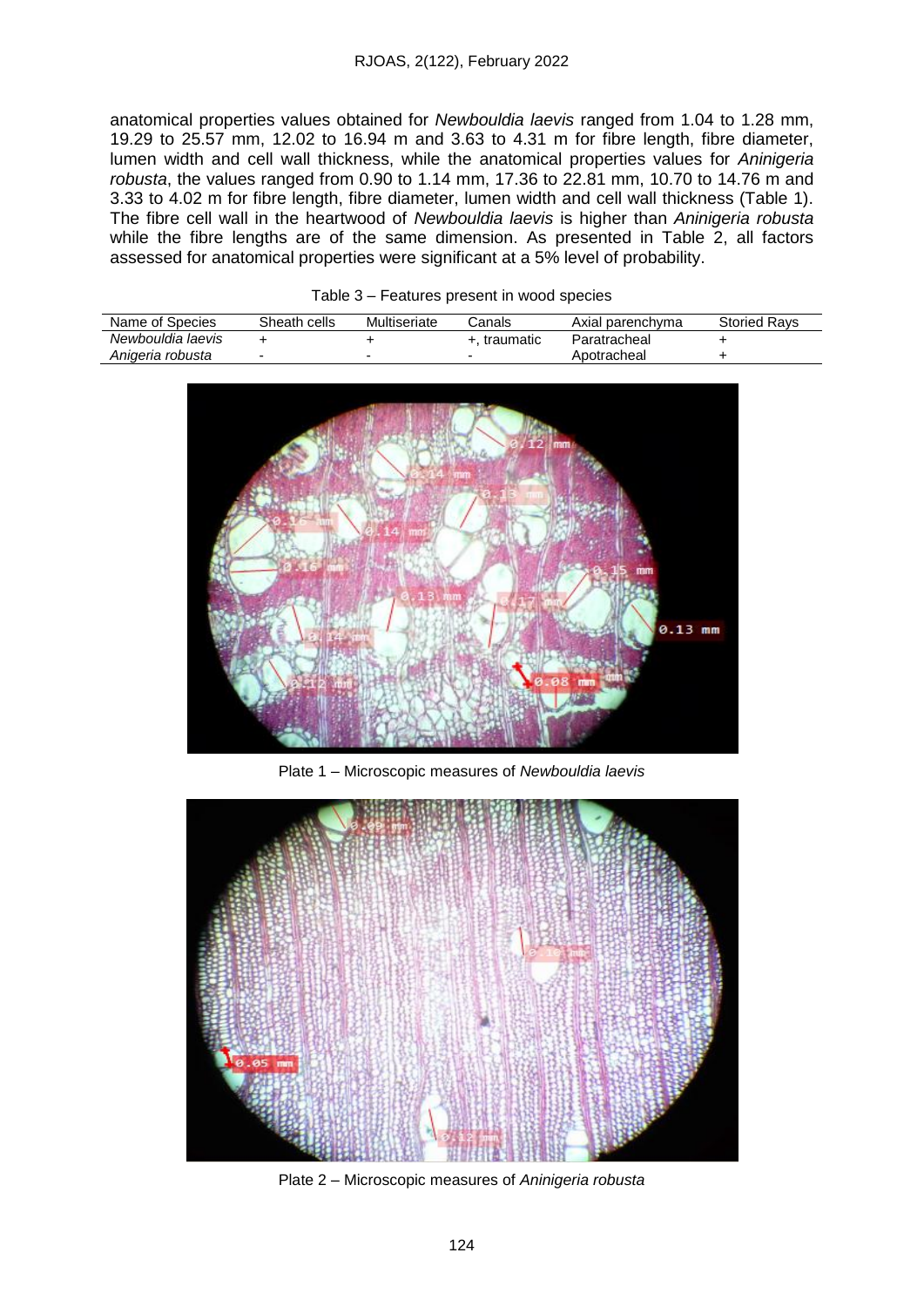

Plate 3 – *Newbouldia laevis* in transverse, tangential and radial



Plate 4 – *Aninigeria robusta* in transverse, tangential and radial

The microscopic features of each wood are shown in Plates 1 and 2. As shown in Plate 1 and 3, *Newbouldia laevis* has pores that were numerous, clusters and paired, diffused, and mostly round. The fibres were medium walled while the axial parenchyma was paratracheal and mostly unilateral; confluent and vasicentric. The rays were multiseriate of about 4-5 cells wide, the sheath cells were found to be present and the axial canals were traumatic. But in *Aninigeria robusta*, it was found in Plates 2 and 4 that the vessels were generally oval and diffuse and sometimes clusters, pores were also paired. The perforations were simple, axial parenchyma was diffuse and diffuse-in-aggregates. The fibres were found to be thin to medium walled while the rays were arranged in 1-2 seriate, heterogeneous according to (Zobel 1984).

### **CONCLUSION**

Assessments and the comparison of two wood species *Newbouldia laevis* and *Aningeria robusta* with the test carried out for physical properties, anatomical, mechanical properties show that *Newbouldia laevis* is significantly influenced and has a higher density than *Aningeria robusta* the properties are good to produce. When also compared with other wood species such as *Gmelina arborea* density of 400-510 kg/m<sup>3</sup> , MOE of 5500-10800 Nmm<sup>-2</sup> and MOR of 55-102 Nmm<sup>-2</sup>, compression of 20- 39, shear 6- 9 um, fibre length of 100 um, lumen width of 32 um, cell wall thickness of 5-5um, the flexibility of 81.7 um, felting power of 31.2um which is used for Light construction, general carpentry, decorative veneer, light flooring, musical instrument, particleboard good quality for pulp and paper. *Tectona*  grandis density of 480-730 kg/m<sup>3</sup>, MOE of 7600-17500  $Nmm^{-2}$  and MOR of 81-196  $Nmm^{-2}$ ,  $compression of 70-340 Nmm<sup>-2</sup>, shear 5-16 um, fibre length of 100 um, lumen width of 32$ um, cell wall thickness of 5-5 um, the flexibility of 81.7 um, felting power of 31.2 um which is used for Bridge naval, boat hulls door and windows furniture cabinet, poles hardboard, particleboard, pulpwood. *Pinus patula* density of 330-650 kg/m<sup>3</sup>, MOE of 5100-12800 Nmm<sup>-2</sup> and MOR of 47-154 Nmm<sup>-2</sup>, compression of 25- 57 Nmm<sup>-2</sup>, shear 4- 12 um, fibre length of 200 um, lumen width of 36 um, cell wall thickness of 4-5 um, the flexibility of 81.7 um, felting power of 31.2 um which is used for light construction, light flooring, joinery, ceilings, paneling, shingles, furniture, cabinetwork, fence posts, poles, food containers, pallets, mine props, veneer, and plywood. *Dendrocalomus giganteus* density of 900 kg/m<sup>3</sup>, MOE of 14000 Nmm<sup>-2</sup>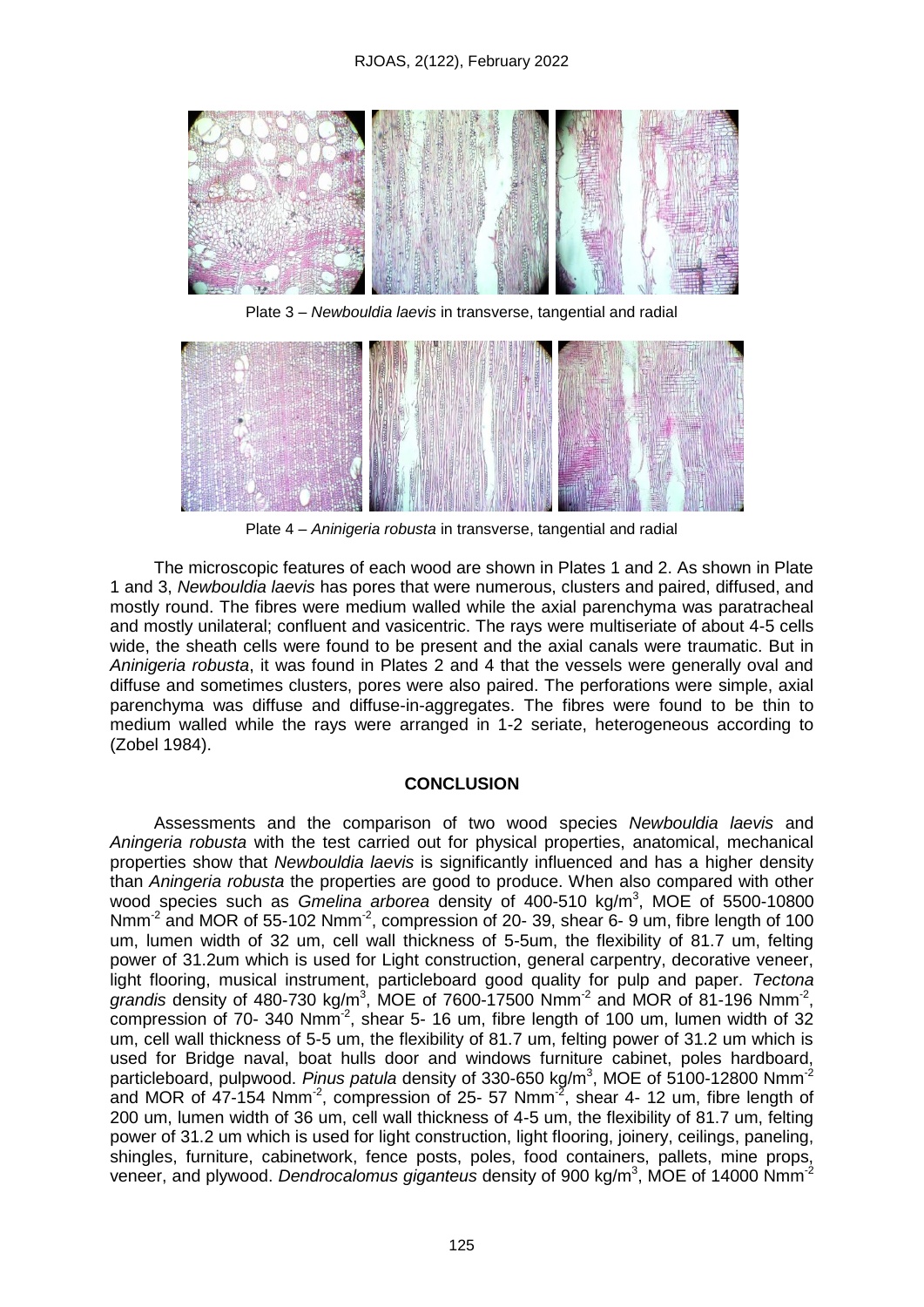and MOR of 93-179 Nmm<sup>-2</sup>, compression of 39- 62 Nmm<sup>-2</sup>, shear 4.5 um, fibre length of 200 um, lumen width of 19 um, cell wall thickness of 3.9 um, flexibility of 81.7 um, felting power of 31.2 um which is used for construction, flooring, and musical instruments, construction, scaffolding and rural housing, water pipes, buckets, boat masts, matting, wicker ware, and paper production. *Terminalia superba* density of 430-730 kg/m<sup>3</sup>, MOE of 3625-16600 Nmm<sup>-2</sup> and MOR of 50-157 Nmm<sup>-2</sup>, compression of 26- 69 Nmm<sup>-2</sup>, shear 4.5-10 um, fibre length of 200 um, lumen width of 19um, the cell wall thickness of 3.9um, the flexibility of 81.7um, felting power of 31.2um which is used for doorposts and panels, moldings, furniture, officefittings, crates, matches, and particularly for veneer and plywood. It is suitable for light construction, light flooring, shipbuilding, interior trim, vehicle bodies, sporting goods, toys, novelties, musical instruments, food containers, vats, turnery, hardboard, particleboard and pulpwood. By comparing the properties of other wood species listed in Table 3, based on the result of findings from these studies, it shown that the wood species of *Newbouldia laevis* fall within the same range of properties with wood species source as *Mansonia Altissima* and *Gmelina arborea*, therefore, the wood species can also serve the same purpose in terms of utilization. *Aningeria robusta* species falls within the same range of properties as wood species such as *Tectona grandis* and *Pinus palula*, therefore, the wood species can also serve the same purpose in terms of utilization.

# **RECOMMENDATION**

Based on the conclusion drawn from the study, it is therefore recommended that *Newbouldia laevis* be used for Light construction, general carpentry, decorative veneer, light flooring, musical instrument, particleboard as well as good quality for pulp because of its density and fiber characteristics.

# **CONFLICT OF INTEREST**

Authors declare that there is no conflict of competing interest.

# **REFERENCES**

- 1. Adjei-Sakyi, E., (2000). Yield maximization of sliced veneer: a case study. MSc Wood Technology degree thesis, Department of Wood Science and Technology, Institute of Renewable Natural Resources, Kwame Nkrumah University of Science and Technology, Kumasi, Ghana. 49 pp.
- 2. Ajala, O.O and Ogunsanwo, O.Y. (2011): Specific gravity and mechanical properties of Aningeria robusta wood from Nigeria; Journal of tropical forest science 23(4): 389–395
- 3. ASTM D 1030-95 -Standard test method for fibre analysis of paper and paperboard. West Conshohocken, PA. 2007. Standard test methods for specific gravity of wood and wood based materials D239502.
- 4. ASTM D1413-61 "Preparation of decayed wood for microscopical examination", ASTM International, West Conshohocken, PA, 2007.
- 5. Akerele, J., Ayinde, B., Ngiagah, J. (2011). Phytochemical and antibacterial evaluations of the stem bark of Newbouldia leavis against isolates from infected wounds and eyes. Trop. J. Pharm. Res., 10(2): 211-218.
- 6. Anaduaka, E., Ogugua, V., Egba, S., Apeh, V. (2013). Comparative anti-diabetic effects ethanol extracts of Newbouldia laevis leaves and stem on serum lipid profle and lipid peroxidation status in alloxan induced diabetic rats. World J. Pharma. Sci., 2(3): 833-845.
- 7. Arowosoge, O.G.E. Ogunsanwo O.Y. and Labode, P. (2008). Techno–economic analyses of wood species Utilized in furniture industry in selected cities of Nigeria. Journal of Food, Agriculture & Environment, Vol.6 (3&4) 486.
- 8. Emerhi E. A. (2012): Variations in anatomical properties of Rhizophora racemosa (Leechm) and Rhizophora harrisonii (G. Mey) in a Nigerian mangrove forest ecosystem. International Journal of Forest, Soil and Erosion, 2(2): 89-96.